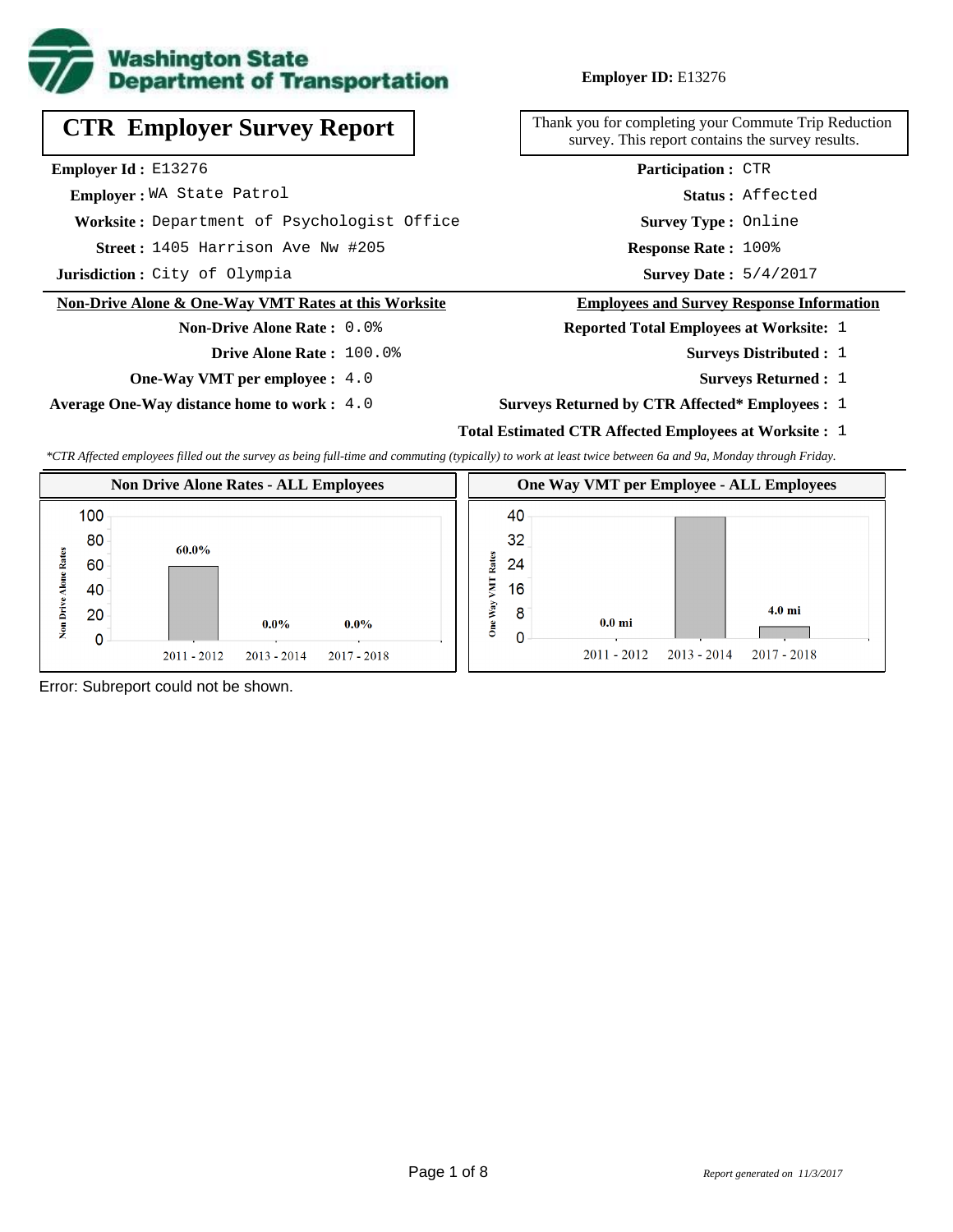

#### **Commute Trips By Mode - All Employees**

**Q.4: Last week, what type of transportation did you use each day to commute TO your usual work location? (Mode used for the longest distance.)**



*\* Motorcycle-1 is now included in Drive Alone and Motorcycle-2 is included in Carpool. Information about these trips is still available by request.*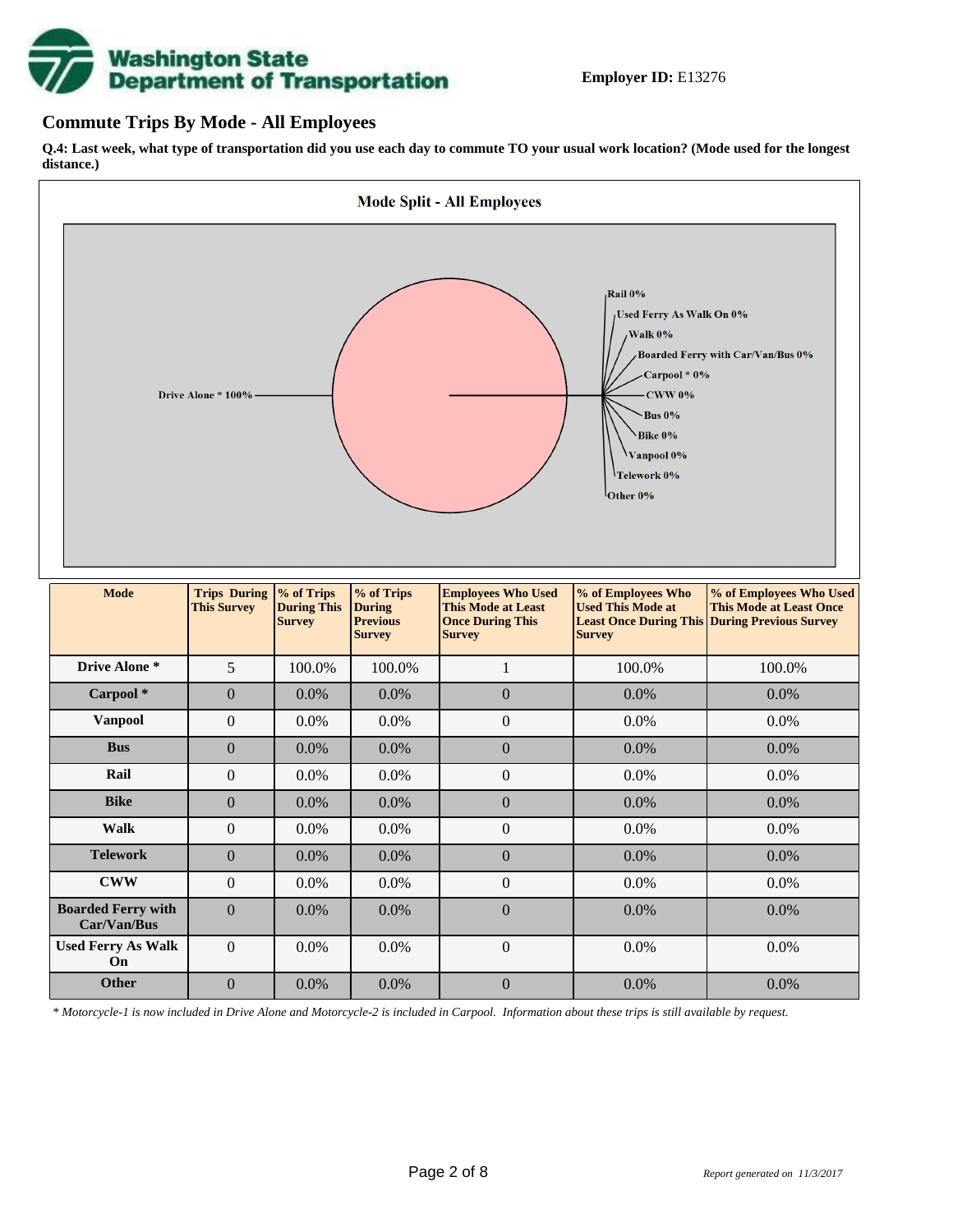

Error: Subreport could not be shown.

**Employer ID:** E13276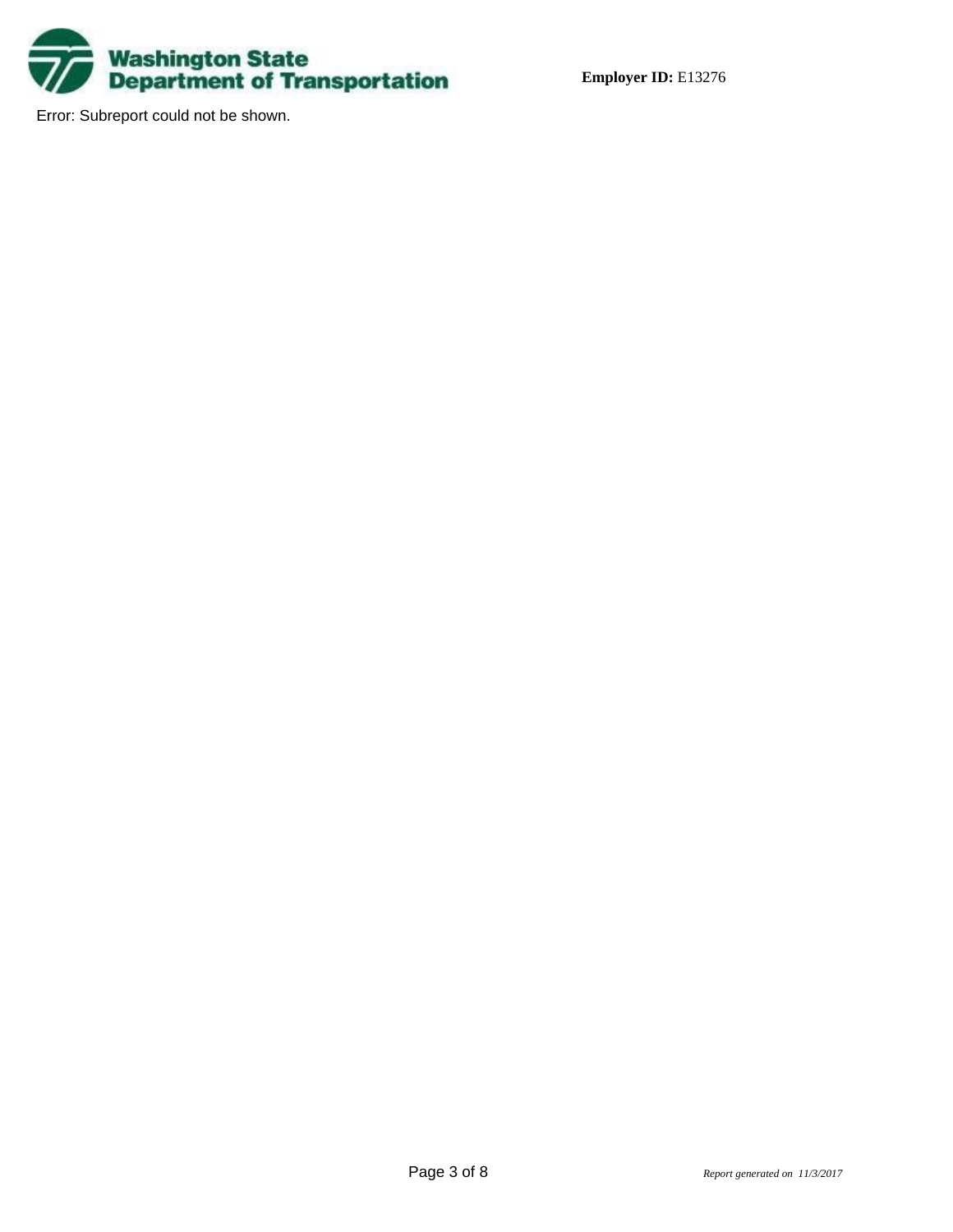

# **Alternative Modes - Number of Employees Who Used a Non-Drive Alone Mode:**

| <b>Non-Drive Alone</b><br><b>Number Of Days</b> | <b>Exactly this # of</b><br><b>Employees</b> | <b>Exactly this % of</b><br><b>Employees</b> | At least # of<br><b>Employees</b> | At least % of<br>employees |
|-------------------------------------------------|----------------------------------------------|----------------------------------------------|-----------------------------------|----------------------------|
| 0 Day                                           |                                              | 100%                                         |                                   | 100%                       |
| 1 Days                                          | $\overline{0}$                               | 0%                                           | $\Omega$                          | 0%                         |
| 2 Days                                          | $\overline{0}$                               | 0%                                           | $\Omega$                          | 0%                         |
| 3 Days                                          | $\theta$                                     | 0%                                           | $\Omega$                          | 0%                         |
| 4 Days                                          | $\theta$                                     | 0%                                           | $\Omega$                          | 0%                         |
| 5 Days                                          | 0                                            | 0%                                           | $\theta$                          | 0%                         |
| <b>6 or More Days</b>                           | 0                                            | 0%                                           | $\Omega$                          | 0%                         |

### **Count by Occupancy of Carpools and Vanpools**

**Q.4 If you used a carpool or vanpool as part of your commute, how many people (age 16 or older) are usually in the vehicle?**

| <b>Ridesharing Occupancy</b> | <b>Mode</b> | <b>Response Count</b> |
|------------------------------|-------------|-----------------------|
| $2*$                         | Carpool     | 0                     |
| 3                            | Carpool     | $\overline{0}$        |
| 4                            | Carpool     | $\boldsymbol{0}$      |
| 5                            | Carpool     | $\boldsymbol{0}$      |
| >5                           | Carpool     | $\overline{0}$        |
| $<$ 5                        | Vanpool     | $\overline{0}$        |
| 5                            | Vanpool     | $\overline{0}$        |
| 6                            | Vanpool     | $\boldsymbol{0}$      |
| 7                            | Vanpool     | $\overline{0}$        |
| 8                            | Vanpool     | $\boldsymbol{0}$      |
| 9                            | Vanpool     | $\overline{0}$        |
| 10                           | Vanpool     | $\overline{0}$        |
| 11                           | Vanpool     | $\boldsymbol{0}$      |
| 12                           | Vanpool     | $\boldsymbol{0}$      |
| 13                           | Vanpool     | $\boldsymbol{0}$      |
| 14                           | Vanpool     | $\overline{0}$        |
| >14                          | Vanpool     | $\boldsymbol{0}$      |

\* Motorcycle-2 counted with Carpool-2 for this table.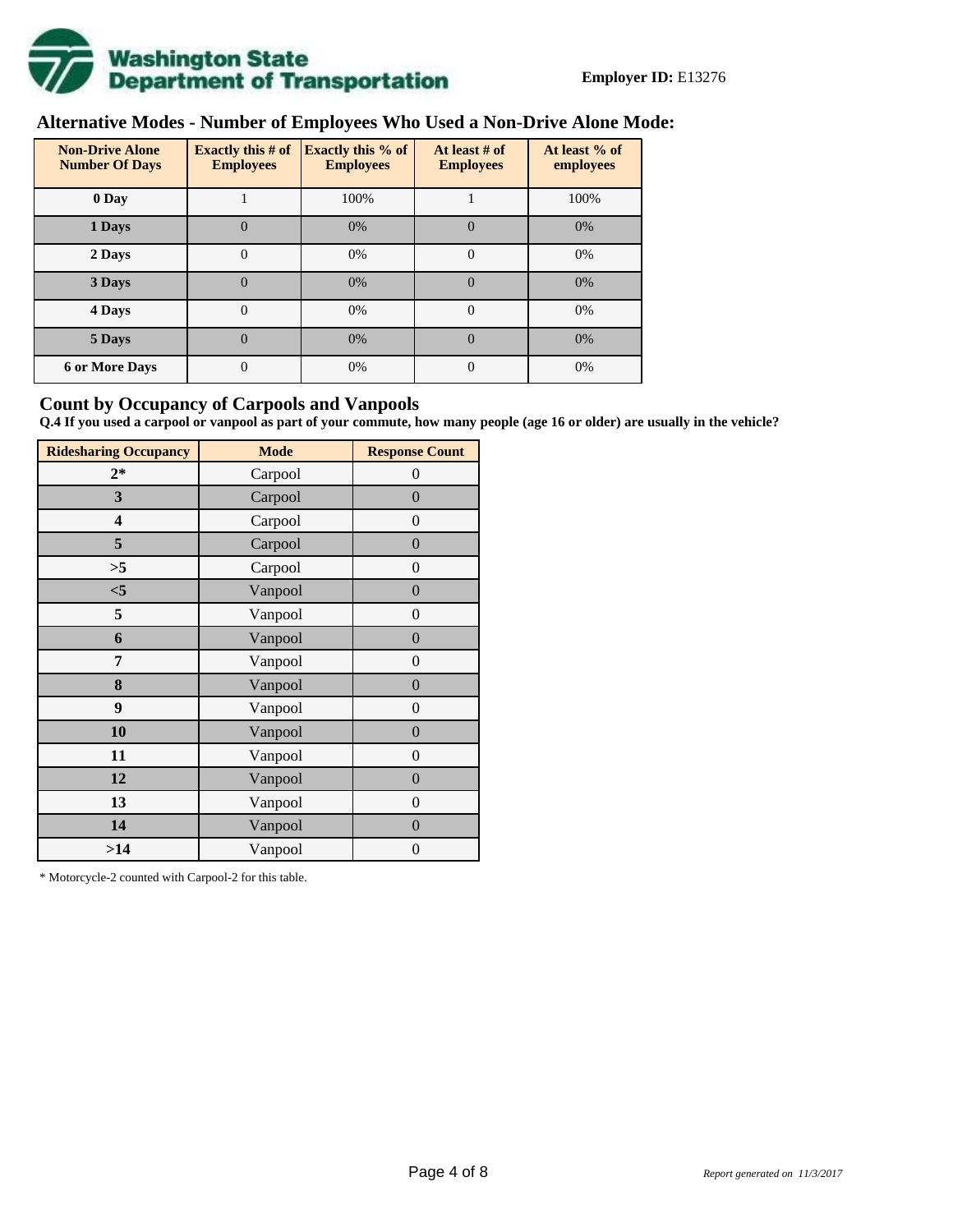

## **Reported Work Schedule - All Employees**

**Q.8 Which of the following best describes your work schedule?**

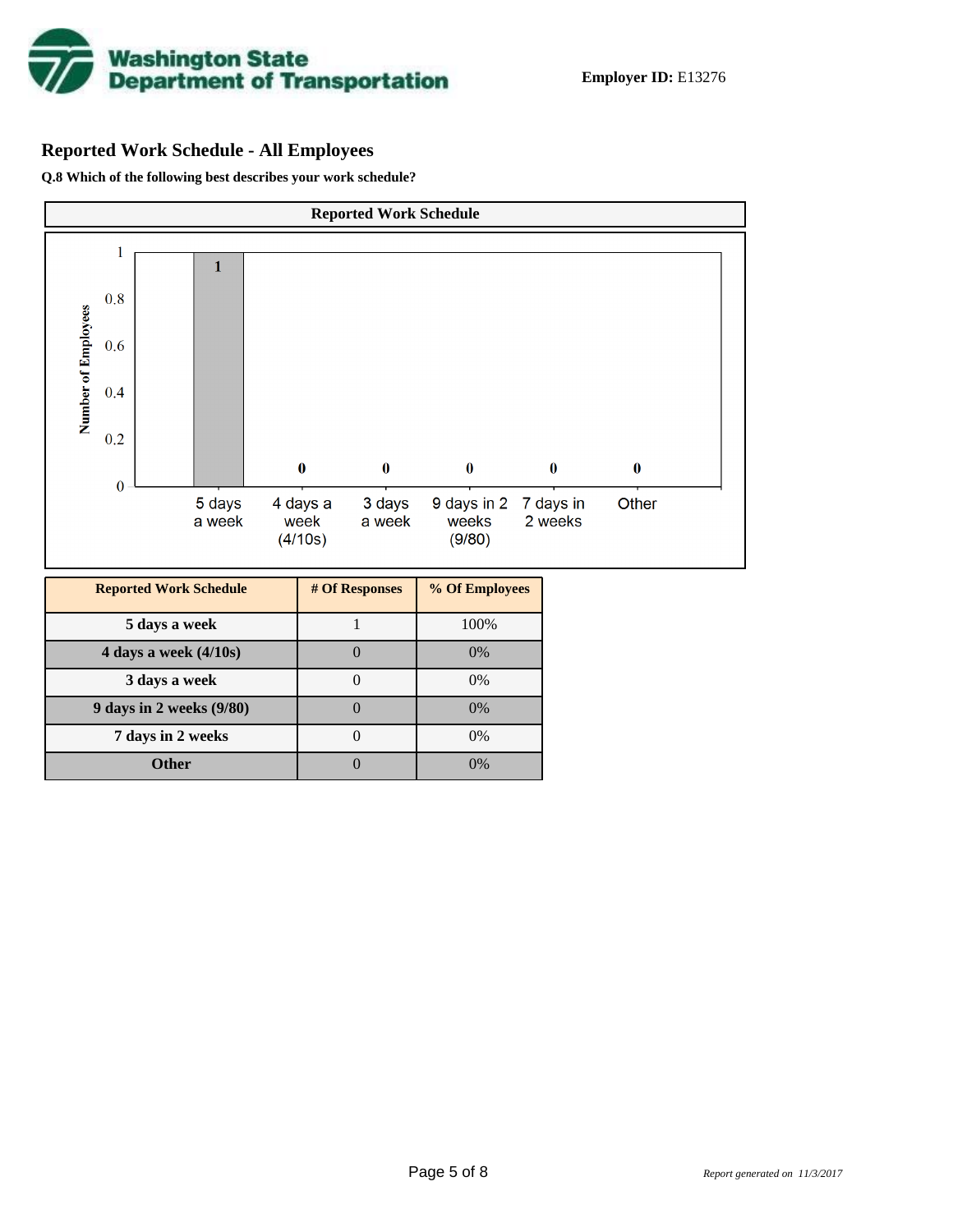

## **Parking and Telework**

**Q.9: On the most recent day that you drove alone to work, did you pay to park? (Mark "yes" if you paid that day, if you prepaid, if you are billed later, or if the cost of parking is deducted from your paycheck.)**



**Q.10: How many days do you typically telework?**

| <b>Telework Frequency</b>           | # of Responses | % of Responses |
|-------------------------------------|----------------|----------------|
| No Answer/Blank                     |                | $0.0\%$        |
| I don't telework                    |                | 100.0%         |
| Occasionally, on an as-needed basis |                | $0.0\%$        |
| 1-2 days/month                      |                | $0.0\%$        |
| 1 day/week                          |                | $0.0\%$        |
| 2 days/week                         |                | $0.0\%$        |
| 3 days/week                         |                | $0.0\%$        |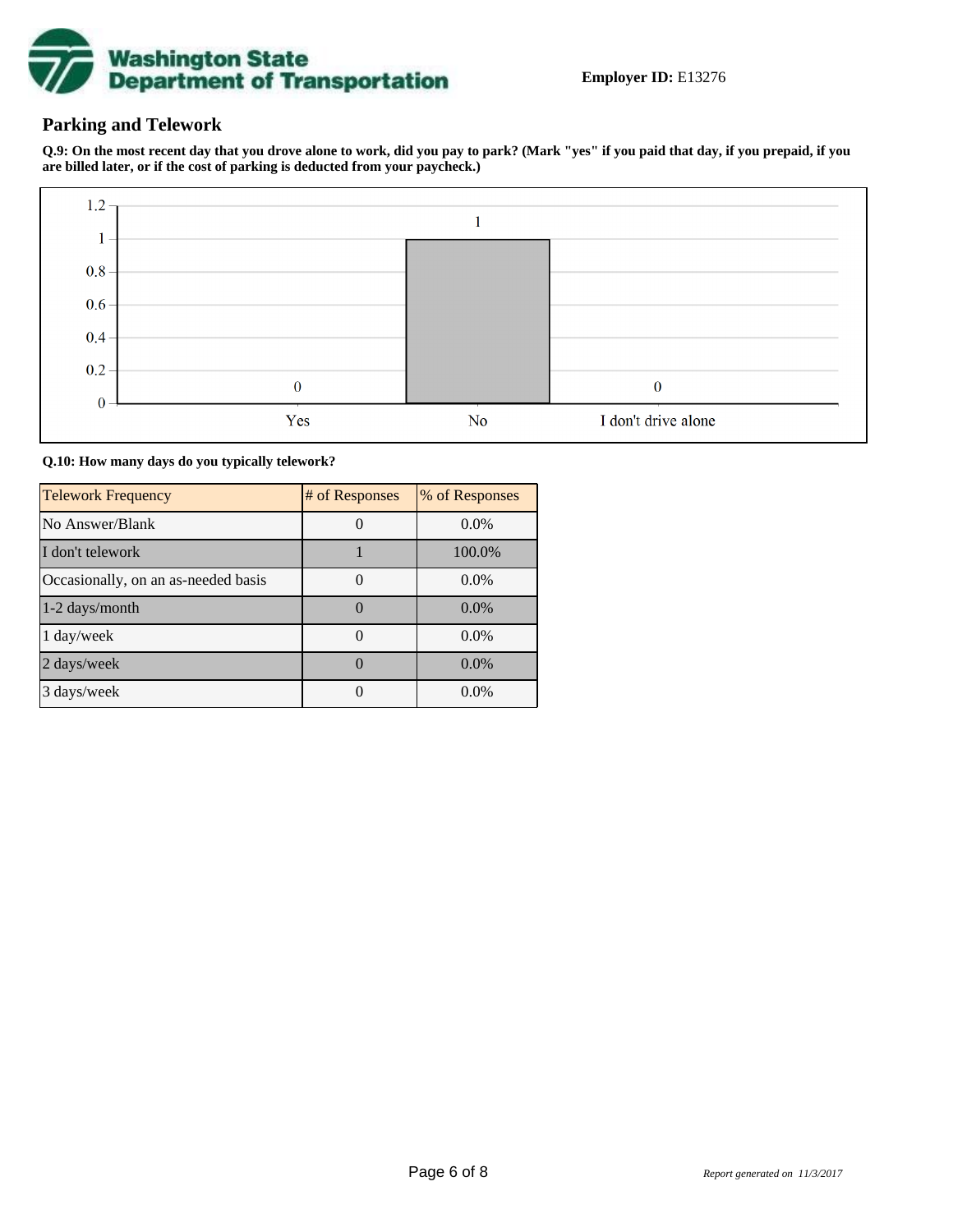

## **Reasons for driving alone to work/not driving alone to work**

**Q11. When you do not drive alone to work, what are the three most important reasons?**

| <b>Question Text</b>                                           | # of Responses | % of Responses |
|----------------------------------------------------------------|----------------|----------------|
| Other                                                          |                | 100.0%         |
| Financial incentives for carpooling, bicycling or walking.     | $\Omega$       | $0.0\%$        |
| Free or subsidized bus, train, vanpool pass or fare benefit    | $\Omega$       | 0.0%           |
| Personal health or well-being                                  | $\Omega$       | $0.0\%$        |
| Cost of parking or lack of parking                             | $\Omega$       | $0.0\%$        |
| To save money                                                  | $\theta$       | $0.0\%$        |
| To save time using the HOV lane                                | $\Omega$       | 0.0%           |
| I have the option of teleworking                               | $\Omega$       | $0.0\%$        |
| Driving myself is not an option                                | $\theta$       | 0.0%           |
| Emergency ride home is provided                                | $\Omega$       | $0.0\%$        |
| I receive a financial incentive for giving up my parking space | $\Omega$       | 0.0%           |
| Preferred/reserved carpool/vanpool parking is provided         | $\Omega$       | $0.0\%$        |
| Environmental and community benefits                           | $\Omega$       | $0.0\%$        |

#### **Q12. When you drive alone to work, what are the three most important reasons?**

| <b>Question Text</b>                                      | # of Responses | % of Responses |  |  |
|-----------------------------------------------------------|----------------|----------------|--|--|
| Riding the bus or train is inconvenient or takes too long |                | 33.3%          |  |  |
| My job requires me to use my car for work                 |                | 33.3%          |  |  |
| My commute distance is too short                          |                | 33.3%          |  |  |
| I need more information on alternative modes              | $\theta$       | $0.0\%$        |  |  |
| Family care or similar obligations                        | $\Omega$       | $0.0\%$        |  |  |
| I like the convenience of having my car                   | $\Omega$       | $0.0\%$        |  |  |
| Bicycling or walking isn't safe                           | $\theta$       | $0.0\%$        |  |  |
| There isn't any secure or covered bicycle parking         | $\Omega$       | $0.0\%$        |  |  |
| Other                                                     | $\Omega$       | $0.0\%$        |  |  |